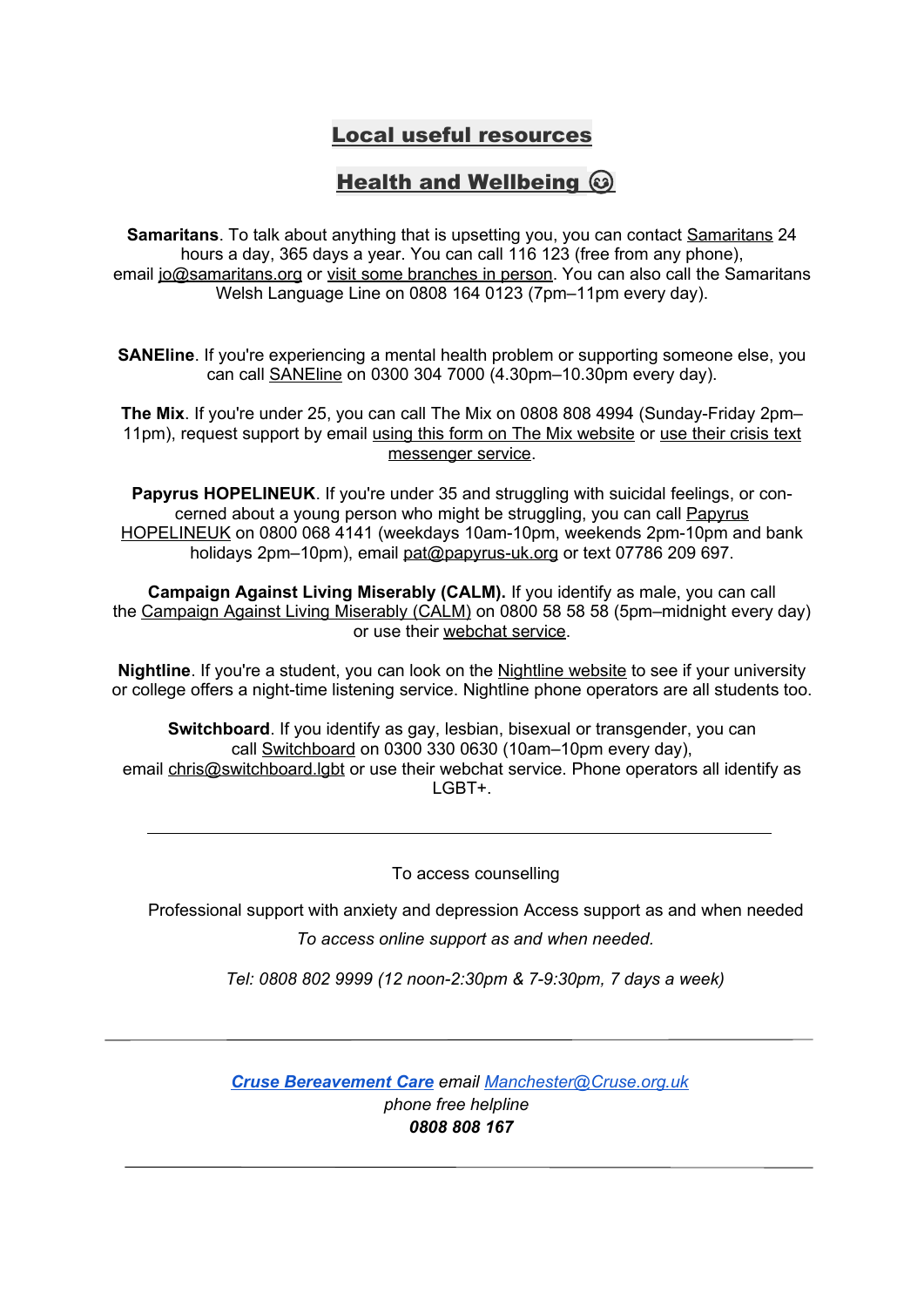#### **42nd Street**

Covers Manchester, Salford and Trafford

42nd Street provides a range of services to young people including mental health needs assessment; youth work activities and participation opportunities for young people using the service, as well as a number of inclusion projects.

<http://42ndstreet.org.uk/young-people-zone/42nd-street-groups>

0161 604 3377

# **LGBT Foundation**

Established in 1975, LGBT Foundation exists to support the needs of the diverse range of people who identify as lesbian, gay, bisexual and trans. We believe in a fair and equal society where all LGBT people can achieve their full potential. #EqualityWins underpins much of what we do and we aim to be; 'here if you need us.'"

> <http://lgbt.foundation/> 0345 3 30 30 30

# **RELATE**

Counselling, support and information for all relationships.

Online resources available including online instant message support service and a free SMS consultancy service- Text 80800, and start each message with the word RELATE

# [www.relate.org.uk](http://www.relate.org.uk/)

569 Liverpool St Salford M6 5GY

0161 745 8486 / 0300 100 1234

# **Young minds**

Young Minds Parents Helpline - Free and confidential support for anyone worried about the emotional problems or behaviour of a child or young person.

> [www.youngminds.org.uk](http://www.youngminds.org.uk/) 0808 802 5544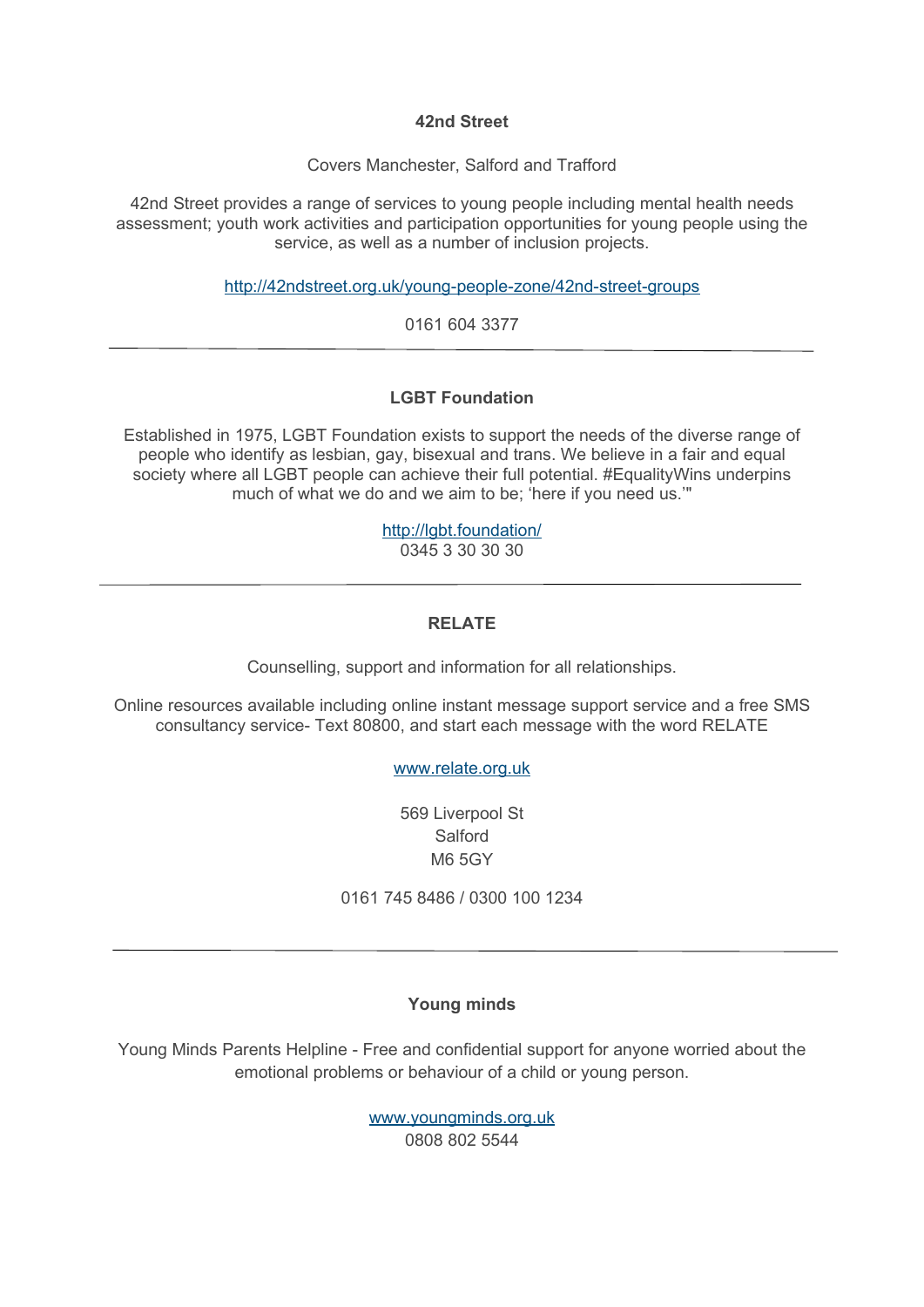#### **Papyrus**

Specialist telephone helpline service for young people at risk of self-harm/suicide. Staffed by trained professionals who give non-judgmental support, practical advice and information to young people, family, concerned friends, health Professionals, education staff and other professionals

[www.papyrus-uk.org/more/hopelineuk](http://www.facebook.com/SalfordDadz)

Call Hope link on 0800 068 41 41 or text 07786 209697 - you do not have to give your name or whereabouts.

**Recover Your Life Project**

**An online community forum to offer support and advice to individuals who selfharm / are at risk of self-harm.**

**[www.recoveryourlife.com/index.php?categoryid=1](http://www.salfordwomenscentre.co.uk/services)**

**Self Help Services- The Big Life Company**

**A variety of self-help initiatives including self-help groups (depression, anxiety & social phobia), structured courses for self-esteem, depression, anxiety and emotional wellbeing, a complementary therapy clinic, computerised cognitive behavioural therapy, primary care mental health service, gun and knife crime clinic.**

[www.selfhelpservices.org.uk](http://www.youngminds.org.uk/)

**Zion Community Resource Centre 339 Stretford Road Hulme M15 4ZY 0161 226 3871**

**Thrive Manchester**

**Website :**[http://www.thrivemanchester.org.uk](http://www.thrivemanchester.org.uk/)

**Telephone:**0785 384 1290

**Email :**[hello@thrivemanchester.org.uk](mailto:hello@thrivemanchester.org.uk)

**Address:**The Enterprise Centre

34 Benchill Road

Manchester

M22 8LF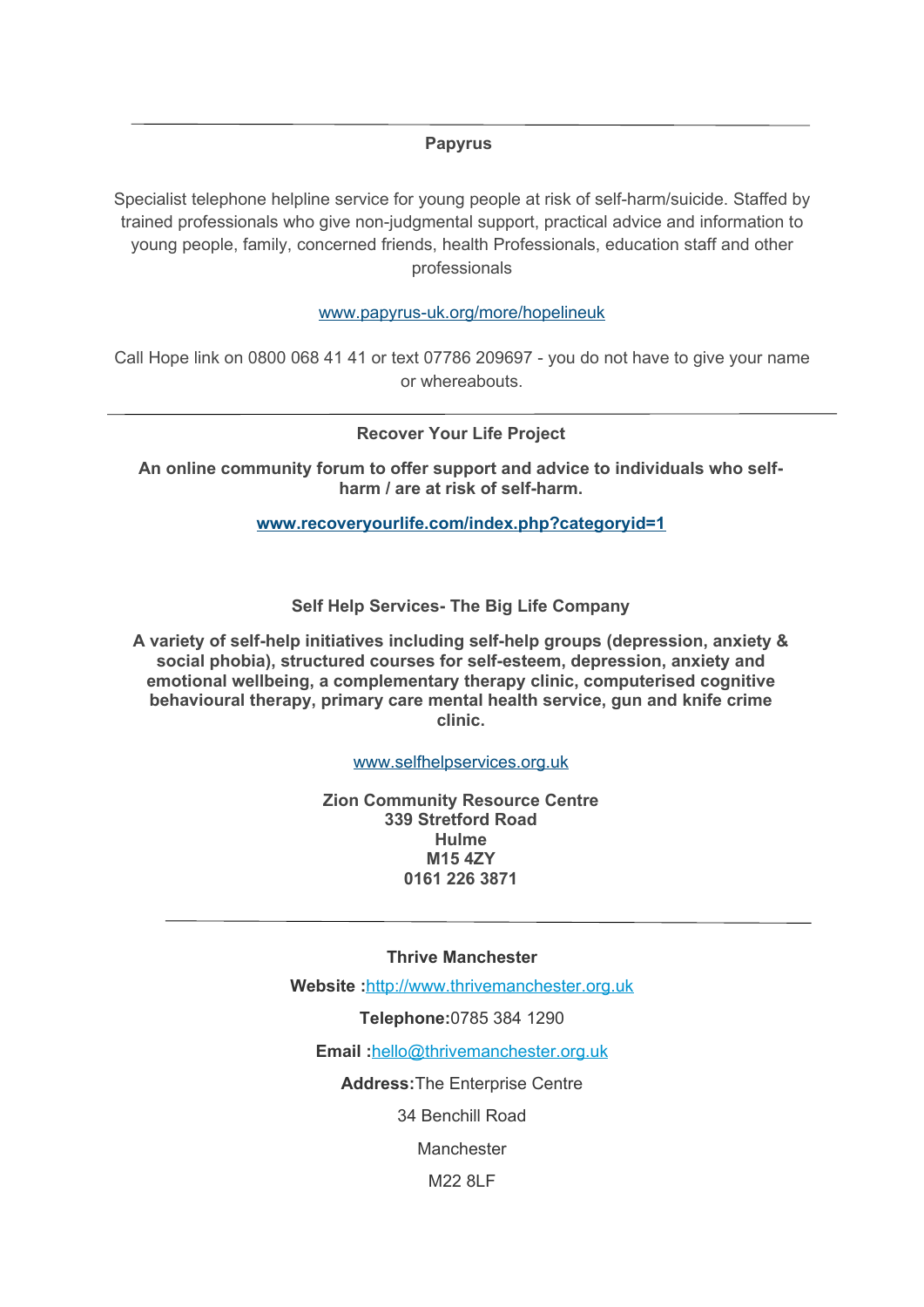#### **Description:**

We are a charity based in Wythenshawe promoting good physical and mental health for all people across our community in Manchester.

Wythenshawe forum has lots going on inside (lots of community support services): <https://www.wythenshaweforum.co.uk/contact-find-us>

Anxiety/depression group: Held in Wythenshawe forum Library on Saturdays. Telephone: **0161 226 3871**

<https://www.selfhelpservices.org.uk/service/wythenshawe-anxiety-group/>

# **Greater Manchester Mental Health (GMMH)**

24 Hour Helpline , 7 days a week Tel: 0800 953 0285

#### **No. 93**

GMMH Health and Wellbeing Centre

93 Church Lane, Harpurhey, Mancheter , M9 5BG

Tel : 0161 271 0908

Informal drop in 10.00am -3.00pm Monday – Friday

Café, Art and craft group, gardening group, Health Walks, Football, community pantry.

# **Rethink Mental Illness Manchester Group**

Support group for people with mental health difficulties and support offered to familes and carers too.

Thursdays on Zoom: 6.30pm to 7.30pm, face to face meeting 1<sup>st</sup> Thursday, contact the group co-ordinator Mary 07816 754 032

[rethinkmanchester@gmail.com](mailto:rethinkmanchester@gmail.com)

[www.rethink.org/help-in-your-area/support-group/rethink-mental-illness-manchester-groups](http://www.rethink.org/help-in-your-area/support-group/rethink-mental-illness-manchester-groups)

# **Rethink Manchester Dual Diagnosis Group**

Support group for people affected by both mental health and substacne misuse difficulties and their familes and carers

Mondays on Zoom 6:30pm  $-7:30$ pm (no Zoom meeting  $4<sup>th</sup>$  Monday of the month) Face to face meeting 4<sup>th</sup> Tuesday of the month, contact the group co-ordinator Ben 07754 130878

MCRDualDiagnosis@rethink.org

**www.rethink.org/help-in-your-area/support-groups/manchester-dual-diagnosis-group**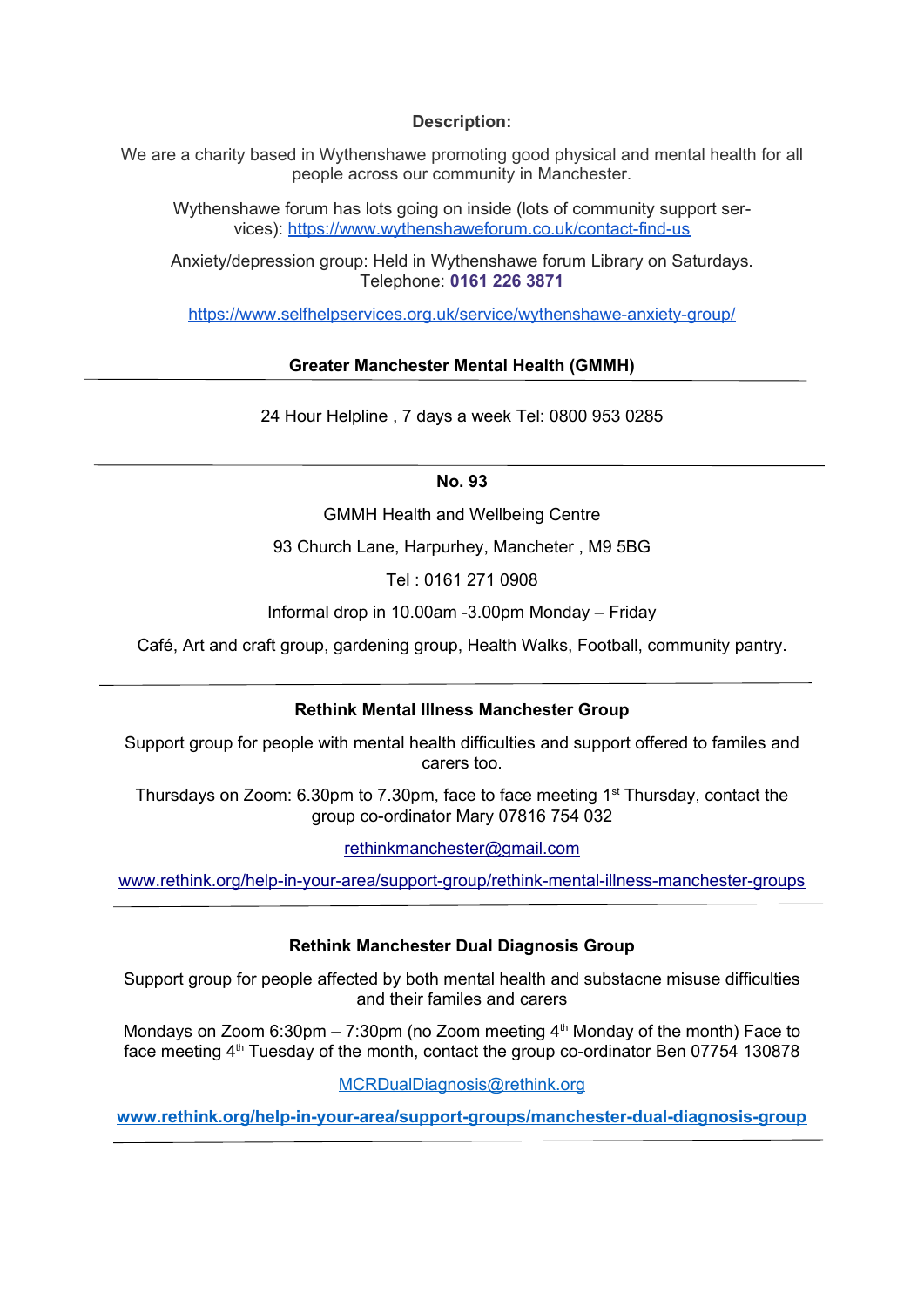#### **Hearing Voices Network**

Weekly support group on zoom for people who hear voices or have visions and other unusual experiences.

Zoom group 3pm Thursdays

[www.niamos.co.uk/hearing-voices](http://www.niamos.co.uk/hearing-voices)

Contact: [paul.baker1955@icloud.com](mailto:paul.baker19554@icloud.com)

#### **CGL - Change Grow Live**

Tel: 0161 203 6622 Manchester drug and alcohol services Professional support for people in addiction and in recovery. Website: [www.changegrowlive.org](http://www.changegrowlive.org/)

#### **Mood Swings**

Manchester based charity providing support for people who experience mood problems.

[www.moodswings.org.uk](http://www.moodswings.org.uk/)

Tel : 0161 832 3736

#### **Alcoholics Anonymous**

12 step fellowship providing support to anyone who thinks they may have a problem with drinking alcohol

[www.alcoholics-anonymous.org.uk](http://www.alcoholics-anonymous.org.uk/)

**national helpline: 0800 917 7650**

**local helpline: 0161 839 2881**

**local meetings list:** [www.manchestermeetingslist.com/amendments.pdf](http://www.manchestermeetingslist.com/amendments.pdf)

#### **Narcotics Anonymous**

12 step fellowship for anyone who thinks they may have a drug problem

[www.ukna.org](http://www.ukna.org/)

helpline: 0300 999 1212

local meetings: <https://manchester.ukna.org/meetings/manchester>